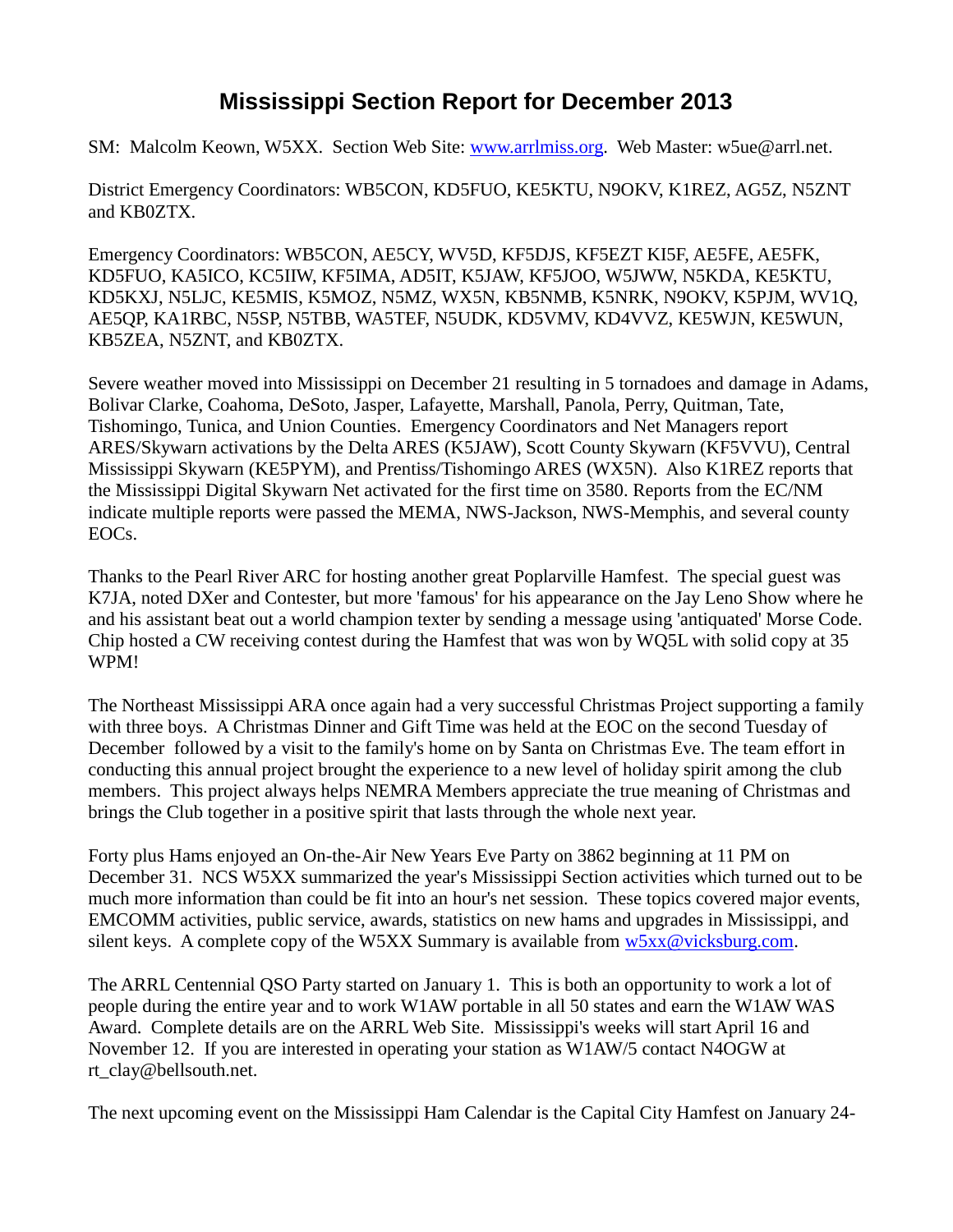25 at the Trade Mart in Jackson. Our guest from ARRL Headquarters will be Mike Corey, KI1U, who is the ARRL Emergency Preparedness Manager and formerly W5MPC from Oxford. An additional Trade Mart Bay will be open again this year to ensure that enough Flea Market tables are available. The festivities will start at 5 PM on Friday Night when the Flea Market opens. Also on Friday Night the 599 DX Association will conduct the 'DX College.' VE Exams will start at 8 AM on Saturday followed by an EMCOMM Presentation by KI1U at 10, and the ARRL Convention Forum at 11. At Noon the Salvation Army will conduct a forum followed by parallel presentations on Go-Kit and NTS Messages 1 PM.

AD5DO reports from Columbus in the December Lowndes County ARC Newsletter that following several Fox Hunts the team first place award goes to AE5EV and K5YXA with second place going to WE5BEE and W5VOL. The individual first place award goes to AE5EV and second place to WE5BEE. She would be a serous first place contender if she were old enough to have a drivers license! The Newsletter also reports that KA5MAN served as instructor for the the Club's QRP Group which had two kit building sessions and a Morse Code training Class that lasted several weeks. Also W5FCG and KE5LUP headed up the Club's D Star Project which is now on the air as KC5ULN on 440 MHZ. And lastly from Columbus, the Club now owns the 85 ft. tower which stands behind their Club House after negotiations with the former owner.

Field Day Chairman AE5RI notes in further examination of the 2013 FD Results in QST that MDXA/GSDXA was first in Mississippi and the Delta Division in Category 3A as well as being second overall in the section, 12 th in North America in Category 3A, 5 th overall in the Delta Division, and 66 th overall in the country.

From below the AM Broadcast Band WD2XSH/6 (aka W5THT) reports he now has over 200 CW contacts and 12,266 hours logged in the 630 Meter Experiment. Further, Pat has received test signals from an experimental station on 74.321 KHz in the Northeast. His plan for 2014 is to stop beaconing on 630 Meters and look for QSOs. Further he is collecting equipment to start moon bounce experiments. Pat also notes he has 302 DXCC countries confirmed. Congratulations!

K4FMH started the MS-MESH Group on Yahoo about a year ago and now has 14 members. Anyone interested in HSMM-MESH/aka Broadband Hamnet check the link at http://groups.yahoo.com/neo/groups/MS-HSMM-MESH

Volunteer Instructors continue to conduct classes for new hams. Those reported this month are a class taught by the Lauderdale County ARES (AE5FE and WB5BNV) at the East Mississippi State Hospital resulting in seven new Technicians and a class taught by AG5Z in Columbia resulting in four Technicians, one General, and one Extra. Larry says we should hear some more activity out of Marion County in the near future.

Welcome to the following new Hams in Mississippi in September: KF5ZJH, Roger – Horn Lake; KF5ZJI, Susan – Horn Lake; KF5ZJJ, Marie – Southaven; KF5ZLA, Adam – Madison; KF5ZLF, Bradley – Moss Point; KF5ZLG, David – Lucedale; KF5ZLL, Justin – Biloxi; KF5ZLM, Brandon – Picayune; KF5ZLS, John – Picayune; KF5ZMU, Timothy – Petal; KF5ZMV, Walter – Greenwood; KF5ZMW, Robert – Tupelo; KF5ZNE, Giovanni - Sumner; KF5ZQM, Dewey – McNeill; and KF5ZRA, Sonya – Jackson. Thanks for the assistance from the instructors, mentors, and VE Teams, who conducted the exams.

Also welcome to the following new ARRL Members in September: KF5AMH – Biloxi; NS5B –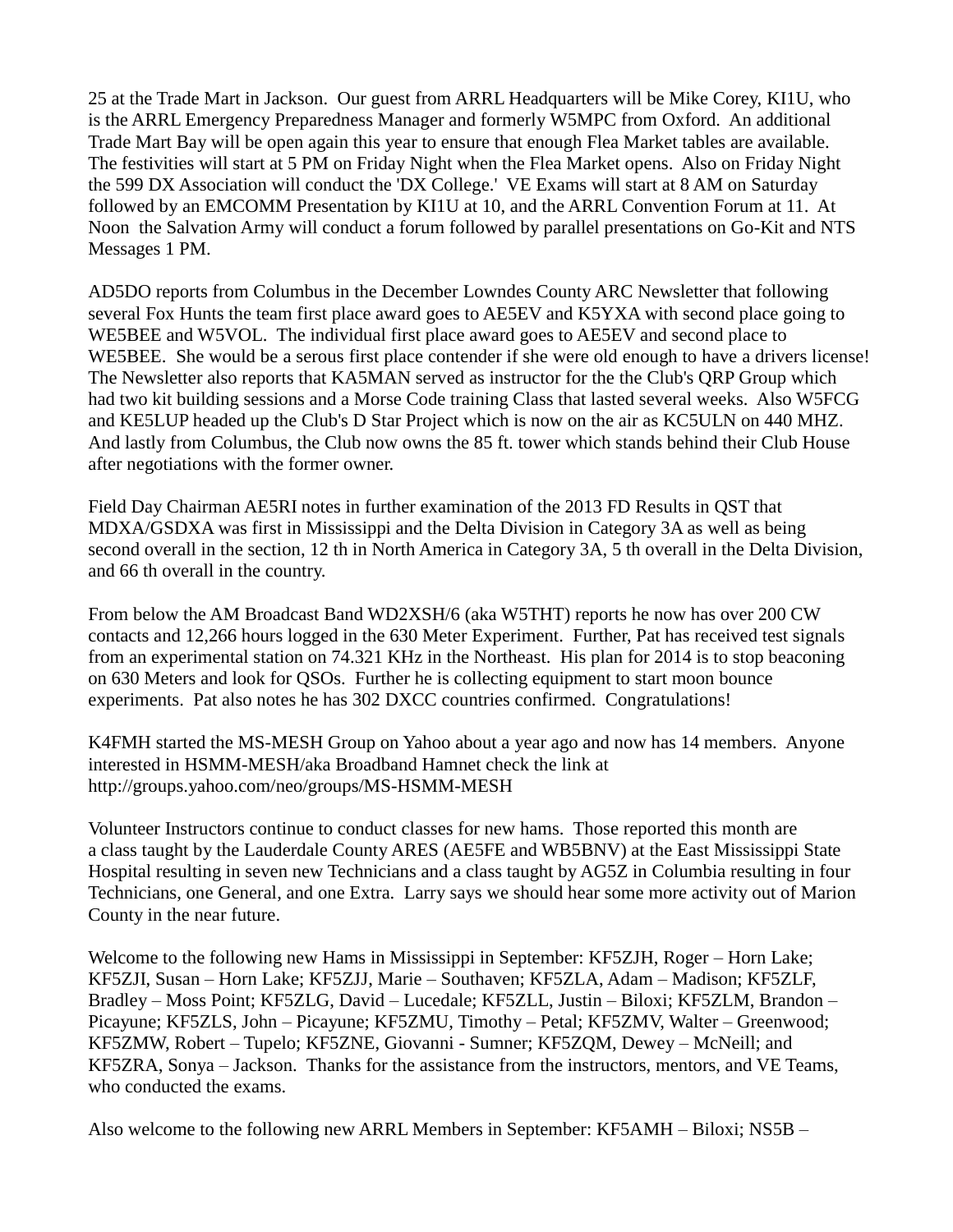Jackson; KF5CFE – Pittsboro; WX5KDM – Shannon; KB5LCL – Brandon; KA9MQI – Perkinston; AF5MU – Collins; KF5OVS – Yazoo City; N5PBX – Jackson; W5PKN – Flora; KF5PQY – Meridian; KA9QZD – Perkinston; KC5TGT – Utica; KE5UGA – New Albany; KF5WTU – Gulfport; KF5YTK – Natchez; KF5YVQ – Natchez; KF5ZLA – Madison; and KF5ZLL – Biloxi. The Mississippi ARRL Membership is now 1,113. Up 5 from last month. Keep Working! Thanks for your continuing membership recruitment efforts.

Gulf Coast DEC K5XXV has retired due to work constraints. N9OKV will take over as DEC for the Coast. Jeff will remain as EC for Harrison County and has appointed AE5RI as Assistant EC for the County. In other ENCOMM news, NE5P has retired as EC for Lamar County. Forrest County N5SP will move over to Lamar County and N5MZ will become the new EC for Forrest County… and last but not least welcome to WX5SE as OES for Itawamba County. Many thanks to all of the retiring appointees for their efforts and thanks to those who have taken on new responsibilities.

Congratulations to the following on their upgrades: KF5TEX, Jeffery – Hattiesburg; KF5OYO, Stephen – Biloxi; and KF5YTK, Robert – Natchez.

Also congratulations to the new officers of the Olive Branch ARC: President - K5OLV, VP – KD5CKP, Secretary – KD5IWH, and Treasurer – KF5OIM; from the Jackson County ARA: N2PKW – President, AF5DP – VP, N9RQX – Secretary, AG5CC – Treasurer, and K5KDO – Past President; from the Hattiesburg ARC: WZ5Y – President, NU5Y – VP, AE5QX – Secretary, W5TUT – Treasurer, and AF5II – Membership Chairman; and from the Lowndes County ARC: KF5EVR – President, KE5LUP – VP, KF5KEQ – Secretary, and AD5DO – Treasurer.

And additional congratulations to AE5JG and AF5AQ, who were jointly awarded Jackson County ARC 'Ham of the Year,' and to AF5DP, AG5CC, KE5QHZ, N5GJ, and WU5D, who all received Certificates of Achievement for their outstanding contributions to the JCARA.

And to AB6Z, who just confirmed his 300 th DXCC Country!

Club Newsletters/Reports: Hattiesburg ARC (AC5E), Lowndes County ARC (AD5DO), Meridian ARC (W5MAV), Mississippi Coast ARA (KB9ZR), and the Northeast Mississippi ARA (KB5NMB).

DEC/EC Reports: KF5EZT (Rankin), N5KDA (Adams), K5JAW (Delta), KE5KTU (EC MS/Hinds), K5MOZ (Jackson), WX5N (Prentiss/Tishomingo), KB5NMB (Itawamba), WV1Q (Jasper), K1REZ (EC MS), WE5TEF (Lee), and KE5WJN (Pearl River).

Regret to report the passing of WB5GUD of Little Rock. Fred was the long time EC of Newton County. Also regret to report the passing of AB5BB of Grenada. Bart was renowned for taking his Technician, General, and Extra all in one sitting!

HF Net Reports - sessions/QNI/QTC (Net Manager)

Magnolia Section Net 31/1185/18 (K5DSG)

MS Baptist Hams Net 5/22/0 (WF5F)

MSPN 32/2339/24 (K5NRK)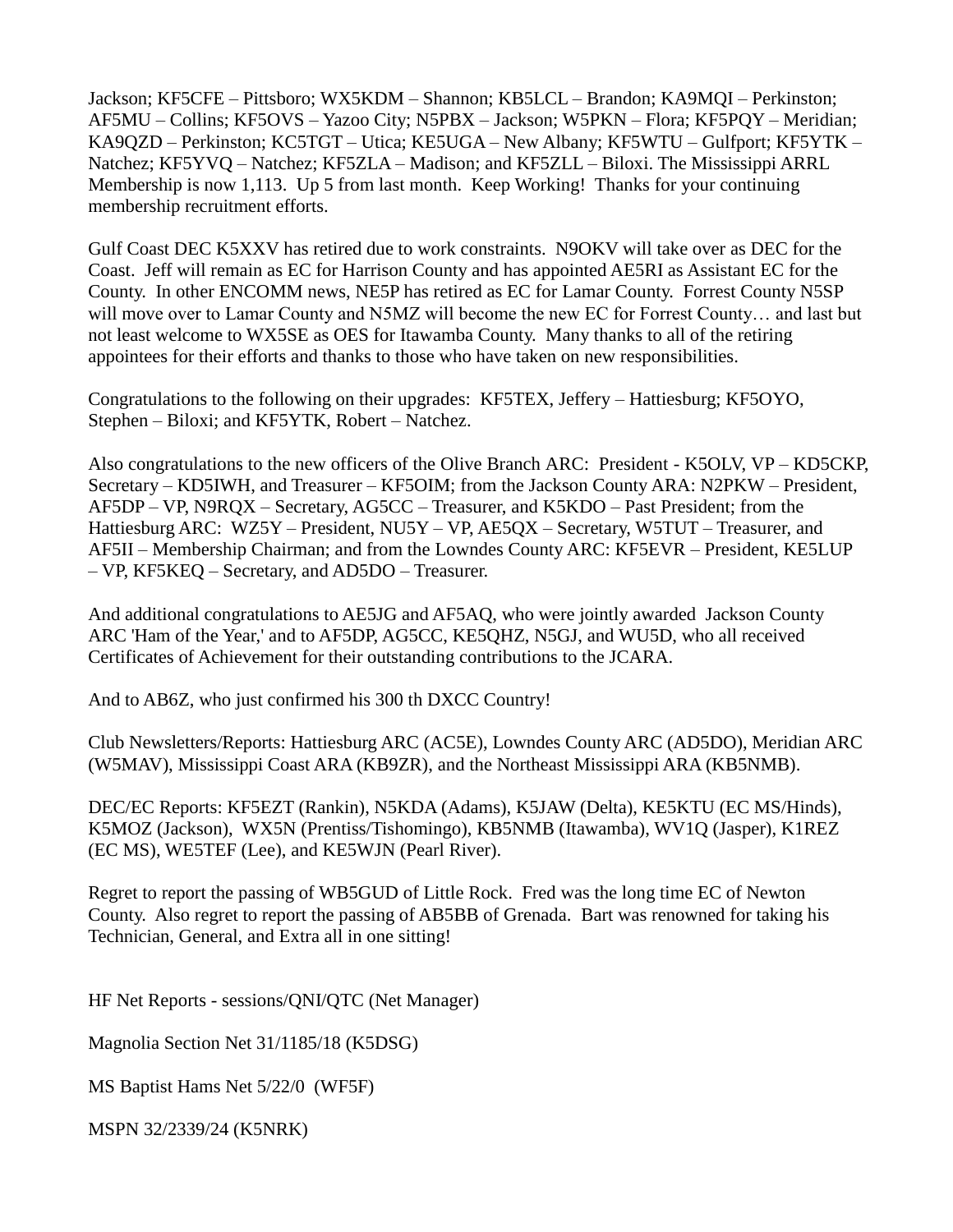MS Slow Net 22/49/0 (W3TWD)

VHF Net Reports - sessions/QNI/QTC (Net Manager)

Booneville and Prentiss County ARES Net 5/50/0 (WX5N)

Capital Area Em Net 5/78/0 (K5XU)

Chickasaw ARA Net 5/92/0 (N5PYQ) 4/69/0 Oct; 4/72/0 Nov

Delta ARES Net 4/17/0 (K5JAW)

HEARS NET 2/11/1 (KF5QLL) November Report

Itawamba County ARES 4/37/1 (KB5NMB)

Jackson ARC Em Net X/XX/X (N5DU)

Jackson County Em Net 27/431/0 (K5MOZ)

Magnolia DX Assn 3/43/0 (K5OAZ)

Metro Jackson ARES Net 5/57/0 (K5GCY)

Miss/Lou Em Net 5/37/0 (K5NRK)

MS Preparedness Project Emergency Net 4/49/0 (WX5H)

Olive Branch Tech and Info Net 10/90/0 (KD5CKP)

Pearl River ARES 4/38/0 (KE5WJN)

Rankin County ARES 4/53/0 (KF5EZT)

Scott County ARES Training Net X/XX/X (KC5IIW)

South MS YL Net 4/23/0 (KB5CSQ)

South Central Skywarn and Jasper County ARES 4/31/0 (WV1Q)

Stateline Skywarn Net 4/31/0 (KB5NMB) One activation as a cold front passed through with possible severe weather. Contact was maintained with MEMA on HF. 12 QNI.

Stone County ARES 5/70/0 (N5UDK)

Tishomingo ARC Net 5/75/0 (WX5N)